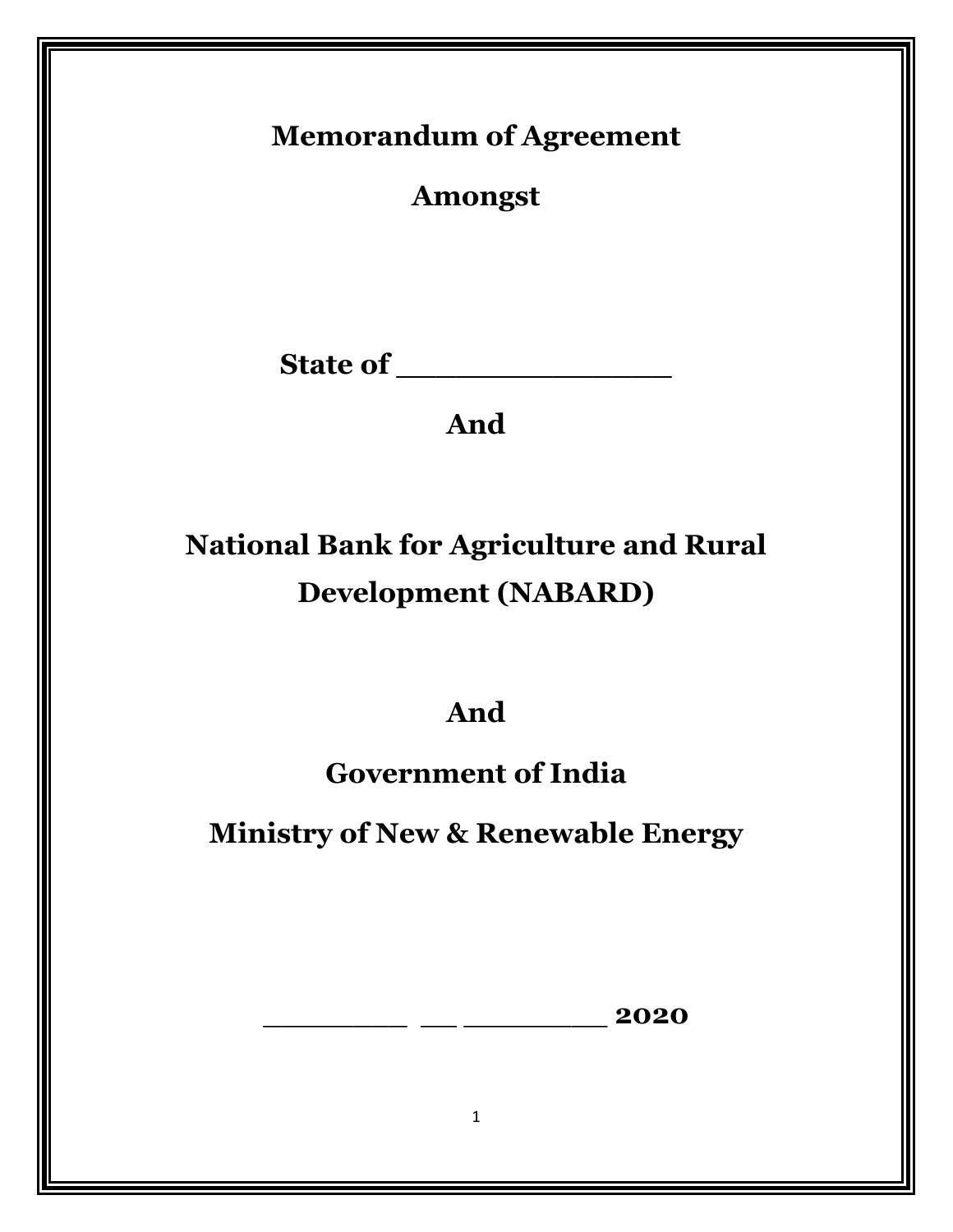## **Memorandum of Agreement**

### **THIS MEMORANDUM OF AGREEMENT** is made

#### **BETWEEN**

**The Governor of the State of \_\_\_\_\_\_\_\_\_\_\_\_\_** acting through Principal Secretary/ Secretary, Department of Finance, Government of \_\_\_\_\_\_\_\_\_\_\_\_\_\_\_\_\_\_, having office at \_\_\_\_\_\_\_\_\_\_\_\_\_\_\_, herein-after referred to as "**the State Government"** (which expression shall, unless repugnant to the context or meaning thereof, include his successors in Office) **OF THE FIRST PARTAND**

**National Bank for Agriculture and Rural Development,** a body corporate established under an Act of Parliament viz. National Bank for Agriculture and Rural Development Act, 1981 and having its Head Office at C-24, G Block, Bandra-Kurla Complex, Bandra (East), Mumbai – 400 051 hereinafter referred to as **"NABARD"** (which expression shall, unless repugnant to the context or meaning thereof, include its successors and assigns) **OF THE SECOND PART**

### **AND**

**The President of India** acting through the \_\_\_\_\_\_\_\_\_\_\_\_\_\_\_\_\_\_\_\_, Secretary, Ministry of New and Renewable Energy, Government of India, having office at \_\_\_\_\_\_\_\_\_\_\_\_ New Delhi – \_\_\_\_\_\_\_ hereinafter referred to as the **'GoI'** (which expression shall, unless repugnant to the context or meaning thereof, include his successors in Office) **OF THE THIRD PART** 

## **(State Government, NABARD and GoI collectively hereinafter referred to as the Parties)**

### **WHEREAS**

**1.** Countries across the globe committed to create a new international climate agreement by the conclusion of the U.N. Framework Convention on Climate Change Conference of the Parties (COP21) in Paris in December 2015. In preparation, countries have agreed to publicly outline what post-2020 climate actions they intend to take under a new international agreement, known as their "Intended Nationally Determined Contributions" (hereinafter referred to as "INDCs"). The INDCs will largely determine whether the world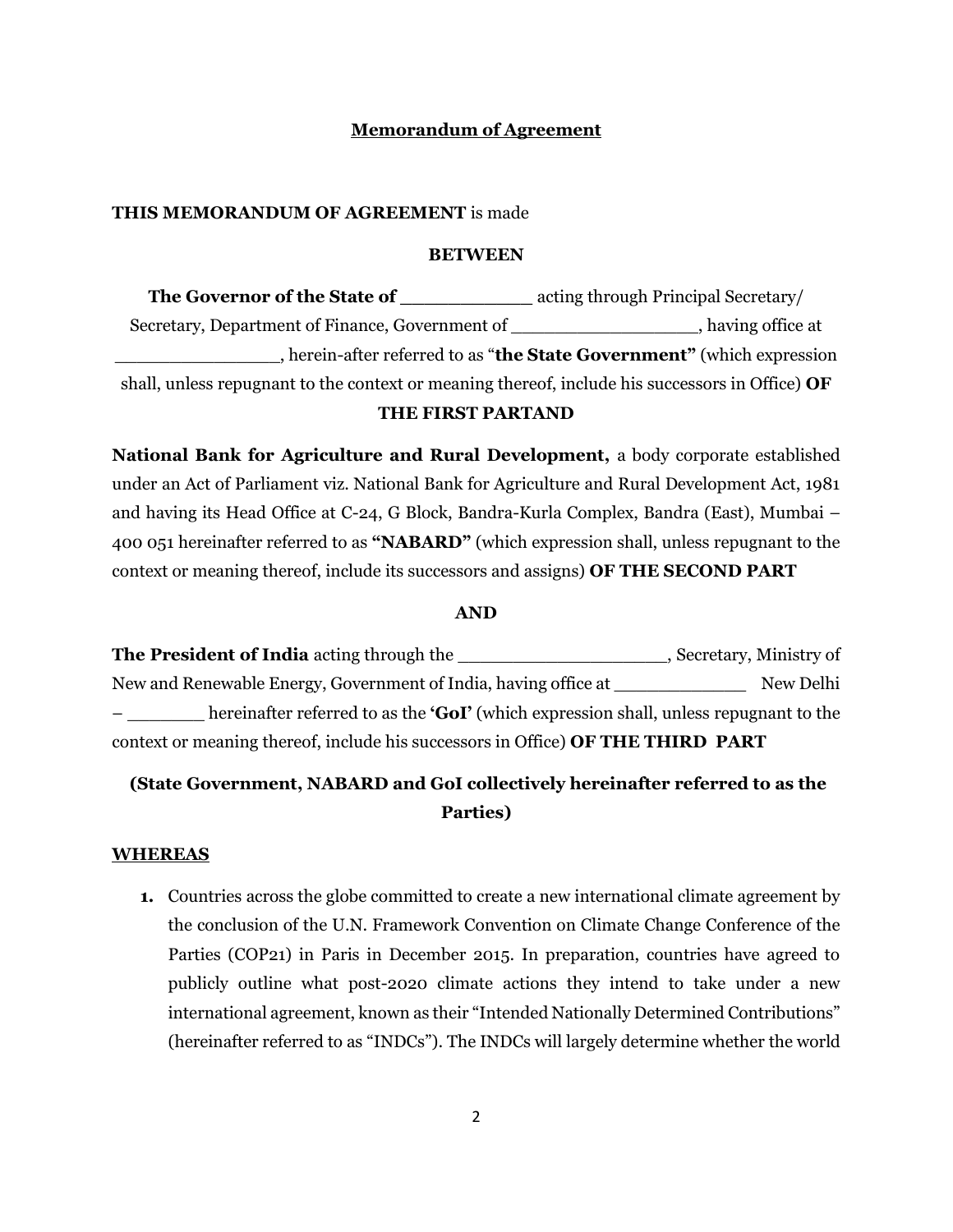achieves an ambitious 2015 agreement and is put on a path toward a low-carbon, climateresilient future.

**2.** GoI has submitted its INDCs to the United Nations Framework Convention on Climate Change. As a part of INDCs , GoI has committed to increase the share of installed capacity of electric power from non-fossil-fuel sources to 40% by 2030. Further, the Cabinet has approved scaling-up of solar power target from 20,000 MW of Grid Connected Solar power projects to 1,00,000 MW by 2022.

GoI has approved Pradhan Mantri Kisan Urja Suraksha evam Utthan Mahabhiyaan Scheme (hereinafter referred to as "PM- KUSUM") on March 8, 2019 . for providing financial and water security to farmers. PM-KUSUM aims to add Solar and other renewable capacity of 25,750 MW by 2022 with total investment of Rs.146625 crore. Ministry of New and Renewable Energy, GoI (MNRE) is the Nodal Ministry for Implementation PM-KUSUM.

- **3.** PM-KUSUSM consists of three components:
- **i. Component-A: Setting up of 10,000 MW of Decentralized Ground/ Stilt Mounted Grid Connected Solar or other Renewable Energy Based Power Plants** - The estimated cost under this component is Rs. 45,000 crore.
- **ii. Component B: Installation of 17.50 lakh stand-alone Solar Agriculture Pumps** - The estimated cost under this component is Rs. 56,625 crore.
- **iii. Component C: Solarisation of 10 Lakh Grid Connected Agriculture Pumps-**The estimated cost under this component is Rs. 45,000 crore.
	- **4.** Under Component B and C of PM-KUSUM**,** the benchmark cost or the tender cost of the stand-alone agriculture pump (for Component B) / solar PV component (for component C), whichever is lower, is supported by Central Fund Assistance (CFA) by GoI at the rate of 30%, by concerned State Government where the units are to be installed/commissioned at the rate of 30% and the remaining 40% is to be borne by beneficiary farmer. For North Eastern States, Sikkim, Jammu & Kashmir, Himachal Pradesh, Uttarakhand,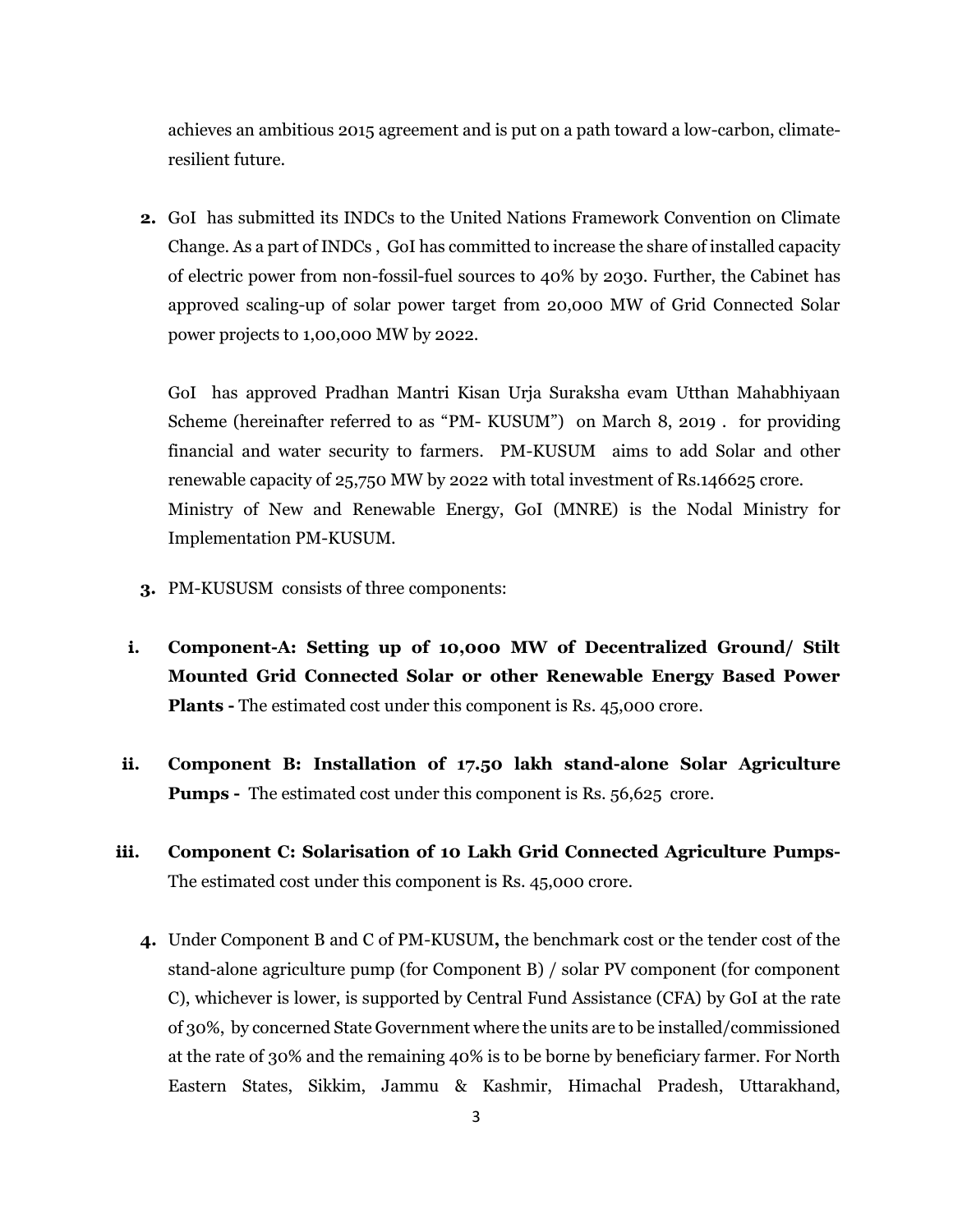Lakshadweep and A&N Islands, the same will be shared in ratio of 50:30:20 amongst GoI, concerned State Government and the beneficiary farmer respectively. In case, the State Government provides subsidy more than 30%, the beneficiary farmer's share would be reduced to that extent.

**5**. Government of India, MNRE, vide its letter no. 42/2/2020-SPV Division dated September 2, 2020, has expressed its intention for setting up of a funding mechanism for providing loans to States for implementing PM-KUSUM. NABARD has agreed to extend credit support to the State Government for the eligible projects under PM-KUSUM, in accordance with the Term of Reference (hereinafter referred to as "ToR") on PM-KUSUM (including the modifications) finalized by Government of India, NABARD and State Governments through mutual consultations. The ToR for release of loan to State Governments towards eligible projects under PM-KUSUM and any modifications thereto shall be read as part and parcel of this Memorandum of Agreement.

**6.** The State Governments shall avail loan from NABARD for funding the eligible projects under PM-KUSUM, as per their requirement.

## **NOW THEREFORE THIS AGREEMENT WITNESSTH THAT:**

## **1. RIGHTS AND OBLIGATIONS OF THE STATE GOVERNMENT**

- (i) The State Government hereby:
	- (a) Undertakes to take all such steps as may be found necessary to remove any legal or other procedural hurdles in the smooth implementation of the projects/proposals to be sanctioned under PM-KUSUM.
	- (b) Undertakes to ensure that the loan advanced by NABARD shall be utilized only for the purposes for which the loan is given.
	- (c) Undertakes to maintain separate accounts for the transactions of loans borrowed under PM-KUSUM clearly showing the principal amount of loan, repayment of loan, outstanding, interest and additional interest separately.
	- (d) The State Government shall observe, perform and fulfill such other terms and conditions / obligations as may be stipulated in the respective sanction letters issued by NABARD and also those separately stipulated by the GoI.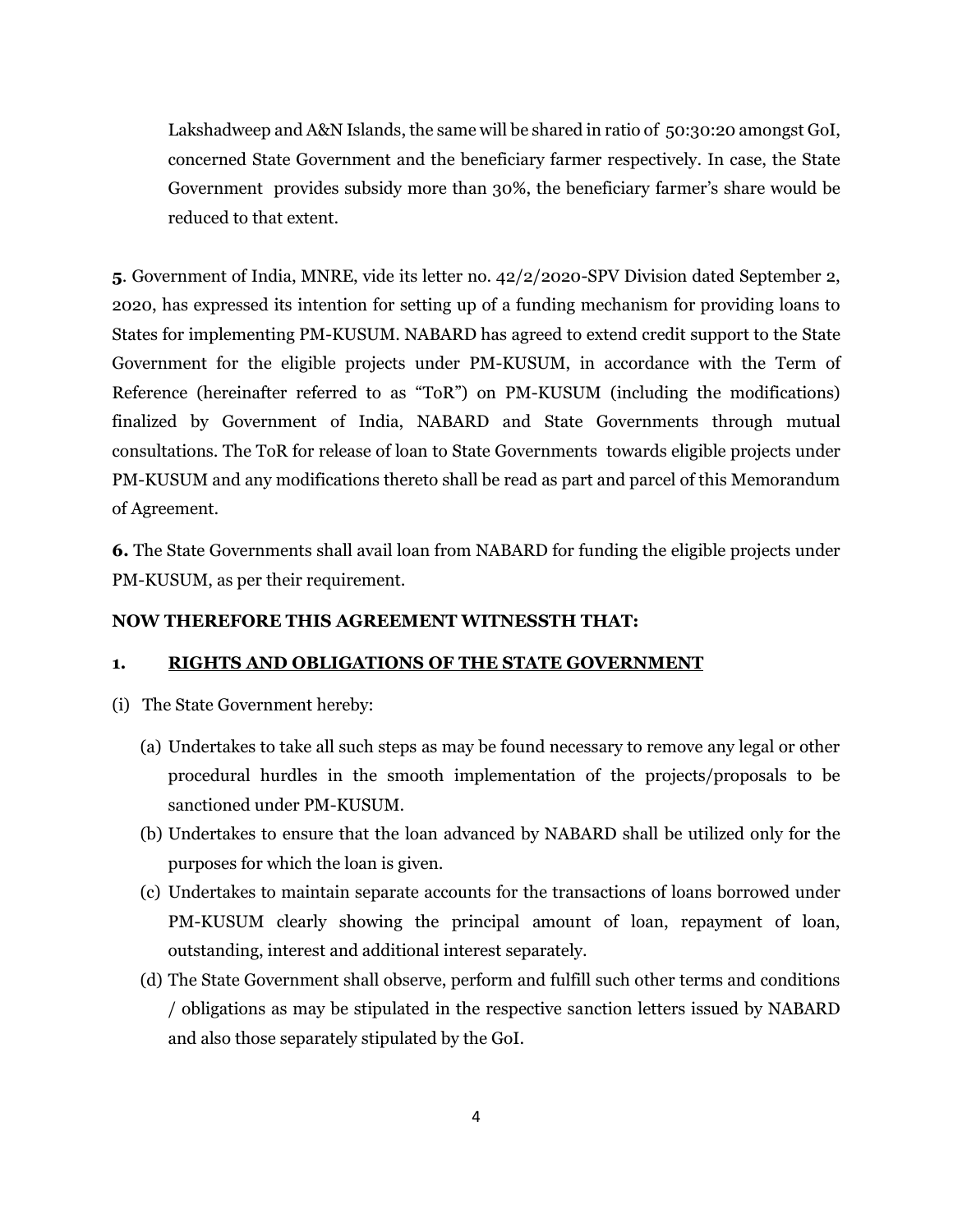- (e) Agrees to allow NABARD to verify/inspect its books of accounts, vouchers, papers, documents, etc. and any other financial/non-financial document/s of the State Government related to borrowing from NABARD.
- (f) Agrees to submit to NABARD and GoI, the project report along with estimated cost of the eligible projects/proposals under PM-KUSUM. *.*
- (g) Undertakes to submit such information/documents as and when required by Government of India and/or NABARD. State Government agrees to facilitate carrying out of evaluation, third party monitoring, social audit, IEC, other IT activities, etc. by MNRE and/or NABARD.
- (h) Agrees to execute/cause to execute such supplementary documents as required by NABARD to carry out its obligations under this agreement including servicing of loan.
- (i) State government will submit the loan drawal application to NABARD as per prescribed format and with recommendation of MNRE, GoI, for release of funds.

(ii) The Finance Department of State Government will be the Nodal Department for availing loan from NABARD under PM-KUSUM. The State Government shall notify to NABARD the name, designation and specimen signature of the representative of its Finance Department, who is duly authorized by it to apply for drawal of the loan amounts and issue necessary acknowledgements for the amounts disbursed and also to receive communication, notices and other correspondence from NABARD in respect of the loans sanctioned, for completion of formalities, drawal of loan installments and repayments thereof together with interest. The State Government shall also intimate NABARD subsequent change in the designated officer, if any, and forward the particulars and specimen signature of the new incumbent immediately and in any case not exceeding 30 days.

(iii) The State Government shall execute a Time Promissory Note (TPN) in favour of NABARD for each loan disbursement separately. Each TPN will be supported by written communication that necessary budgetary provision would be made available and held in trust to repay the principal and interest as per the schedule indicated in the TPN.

(iv) The State Government shall repay the loan to NABARD as per the instructions as specified in the terms and conditions of the Sanction Letter/ disbursement advice issued by NABARD. The State Government shall also pay interest on loans availed for the proposals/projects under PM-KUSUM from NABARD at the rate and on due dates as may be prescribed by NABARD in the respective sanction letter/ disbursement advice. The Principal shall be repayable in annual instalments and the interest would be payable at quarterly rests. The rate of interest on loan on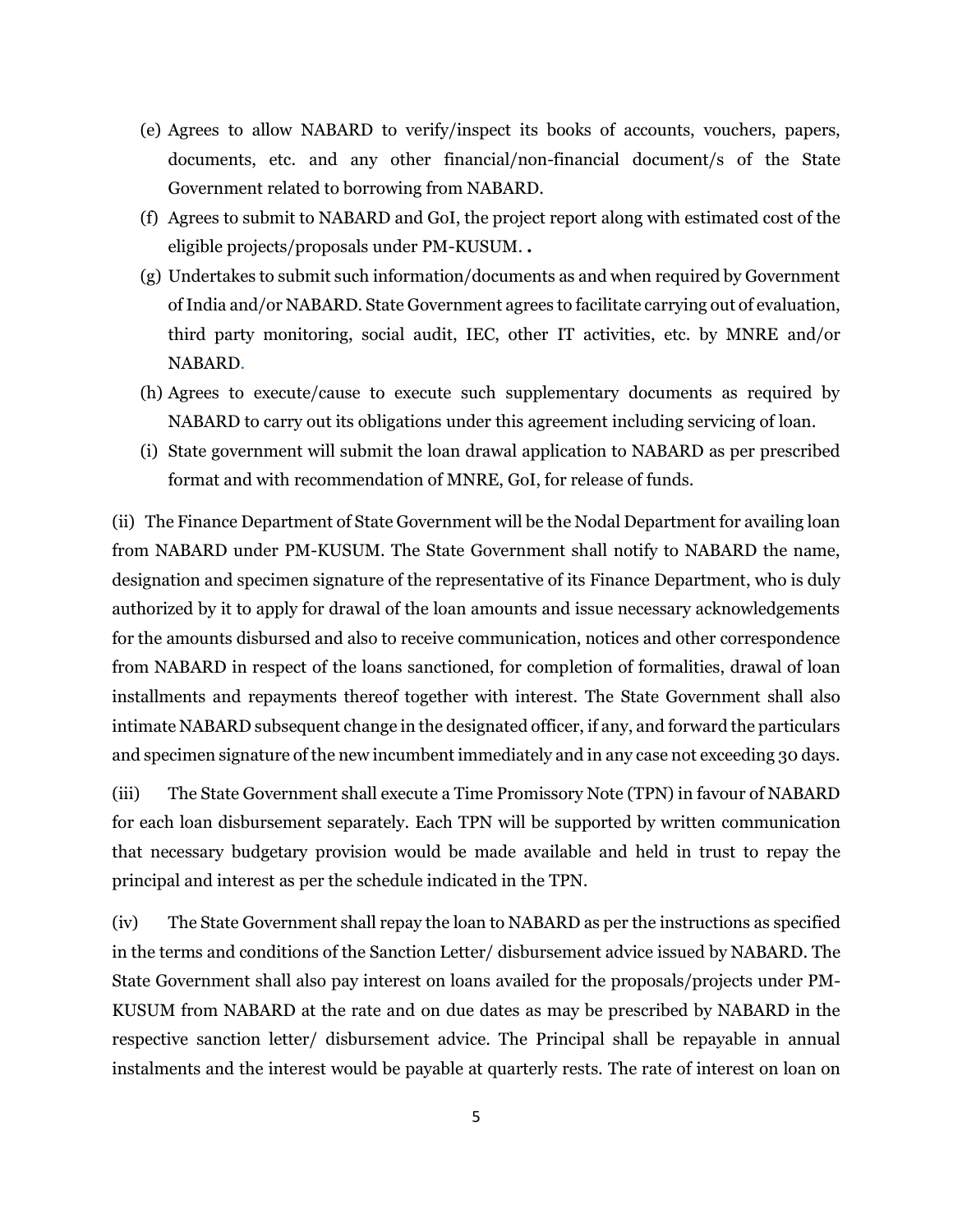each occasion shall be equal to the corresponding cost of funds to NABARD. The cost of funds to NABARD in case of funds raised from the market by NABARD for the specific purpose of funding the drawal applications under PM-KUSUM, will be the prevailing market rate as applicable for such borrowing plus NABARD's margin of 0.60% p.a. Else, the cost of funds shall be the 7 year (equivalent to tenor of loan) bond FIMMDA rate available on FIMMDA website one day prior to the date of disbursement, applicable to PSU AAA entities plus NABARD's margin of 0.60% p.a**.** 

(v) If the State Government fails to pay the principal amount on the respective due date(s), it agrees to pay additional interest (over and above the lending rate) at the rate of 1 % per annum from the date of default to the date of payment. Further, if the State Government fails to pay the interest on the respective due date, it shall be liable to pay interest on overdue amount at the same rate as is applicable to the principal amount.

(vi) The State Government, on a continuous basis, shall maintain the details of due dates/obligations towards repayment of principal and payment of interest to NABARD and also ensure availability of adequate resources for fulfilling its obligations under this Agreement.

(vii) The State Government shall submit its tentative requirement of funds to NABARD one month prior to the expected date of disbursement. NABARD shall disburse the requisitioned amount within 15 days of getting drawal application form complete in all respects along with all necessary documents from the State Govt. In the event that State Government after giving one month's notice, does not avail funds raised by NABARD upon drawal request by the State Government, it shall be liable for financial loss suffered by NABARD in this process. This loss will be determined based on the difference between interest rate on such borrowings by NABARD and the prevailing reverse repo rate for the period such borrowing remains unutlilized under this scheme.

(viii) The State Government shall furnish an undertaking in favour of NABARD in a format prescribed by NABARD that it shall make adequate and specific provision in its annual budget for repayment of the principal, payment of interest or any other dues in respect of loans availed by it from NABARD under this Agreement. The State Government shall also furnish a letter to NABARD in a format prescribed by NABARD confirming that it has made adequate and specific provision in its annual budget.

(ix) The State Government shall issue a certificate that the borrowing is within the limits fixed by the State Legislature under Article 293 (1) of the Constitution of India or that no limits have been fixed by the State Legislature under Article 293(1) in a format stipulated by NABARD. Such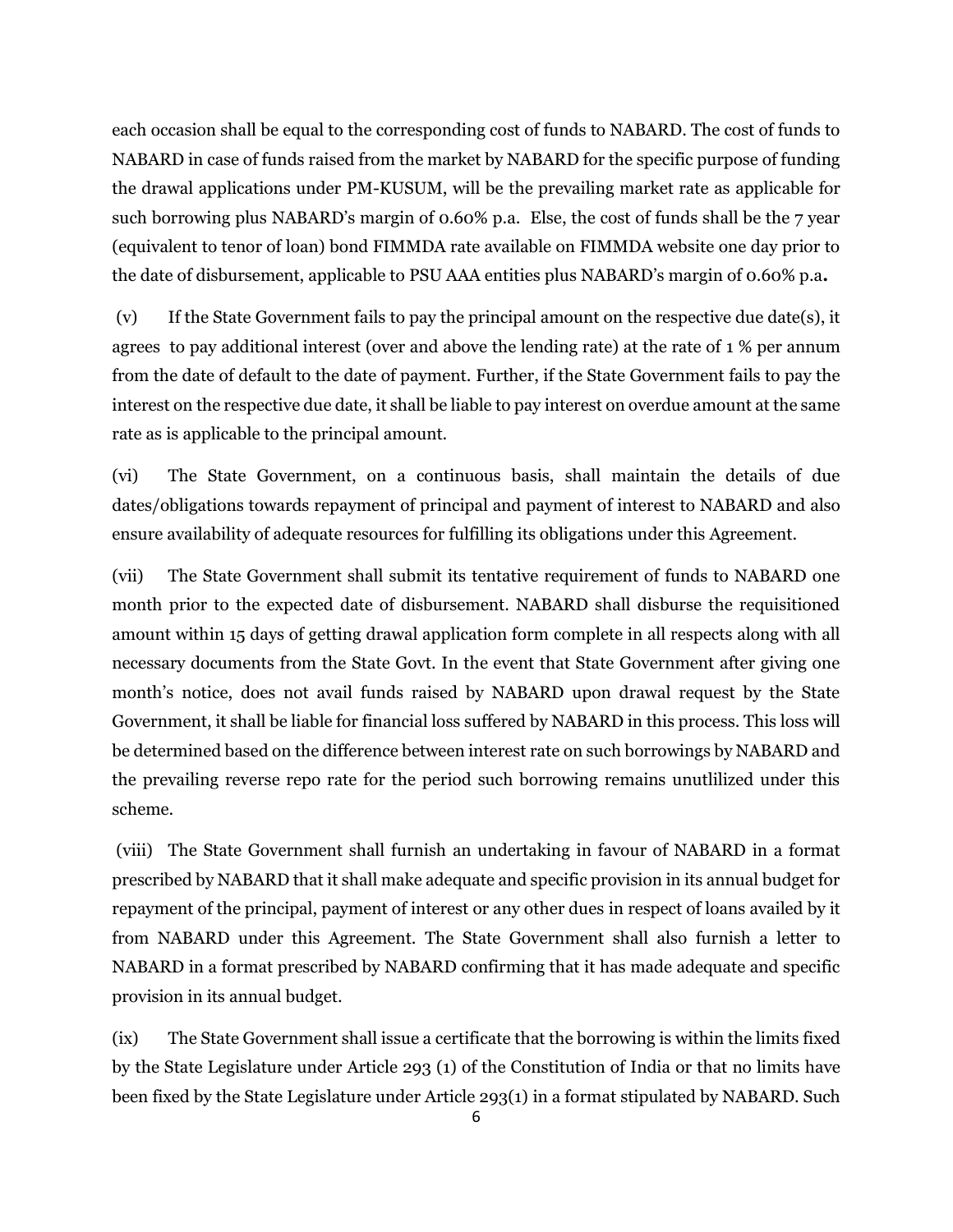borrowing is also subject to the consent of the Government of India, whenever required, under Article 293(3) of the Constitution of India.

(x) The State Government shall, in all events, abide by the terms of this agreement and ensure that it shall honour its repayment obligations to NABARD under this agreement.

(xi) Subject to the provisions of clause (xii), the State Government shall furnish an irrevocable letter of authority (Mandate) in a prescribed format duly executed by it and registered with the RBI/Principal Banker and unconditionally authorise NABARD to request RBI/Principal Banker that in the event of default by the State Government in honoring its repayment obligations to NABARD under this agreement, to debit forthwith such amount as may be requested by NABARD, (and further directs the RBI/ Principal Banker to act according to such request) in regard to repayments of principal and interest, from the account of the State Government maintained with RBI/ Principal Banker and credit the same to the account of NABARD. All such amounts in default and repayable under this agreement by the State Government to NABARD shall be intimated as such by NABARD to RBI/Principal Banker for debit from the account of the State Government.

(xii) Notwithstanding the provisions of the agreement dated ----------entered into between the State Government and RBI under sub-section (1) of section 21 A of the Reserve Bank of India Act, 1934 (hereinafter referred to as "RBI Agreement")/ Agreement with its Principal Banker **{to be modified as per actual position**, the State Government hereby irrevocably and unconditionally authorises NABARD to request RBI/Principal Banker to act promptly on the requests of NABARD as per clause (xi) and debit the State Government account maintained with RBI/ Principal Banker by credit to the account of NABARD or to such account as NABARD may specify, and correspondingly requests the RBI / Principal Banker to act as per this request. The State Government agrees that if at any time, the balance in the State Government account is inadequate to meet the aforesaid debit, its account may be debited to the extent of availability of funds, and the remaining amount may be debited subsequently as and to the extent funds become available in its account.

## Explanation:

The balance in the State Government account means the amount held in such account including the minimum balance required to be maintained in the account under the RBI / Principal Banker agreement, and the authorised limit of the normal ways and means advances, the operative limit of the special ways and means advances, or any other authorised advances that may be made by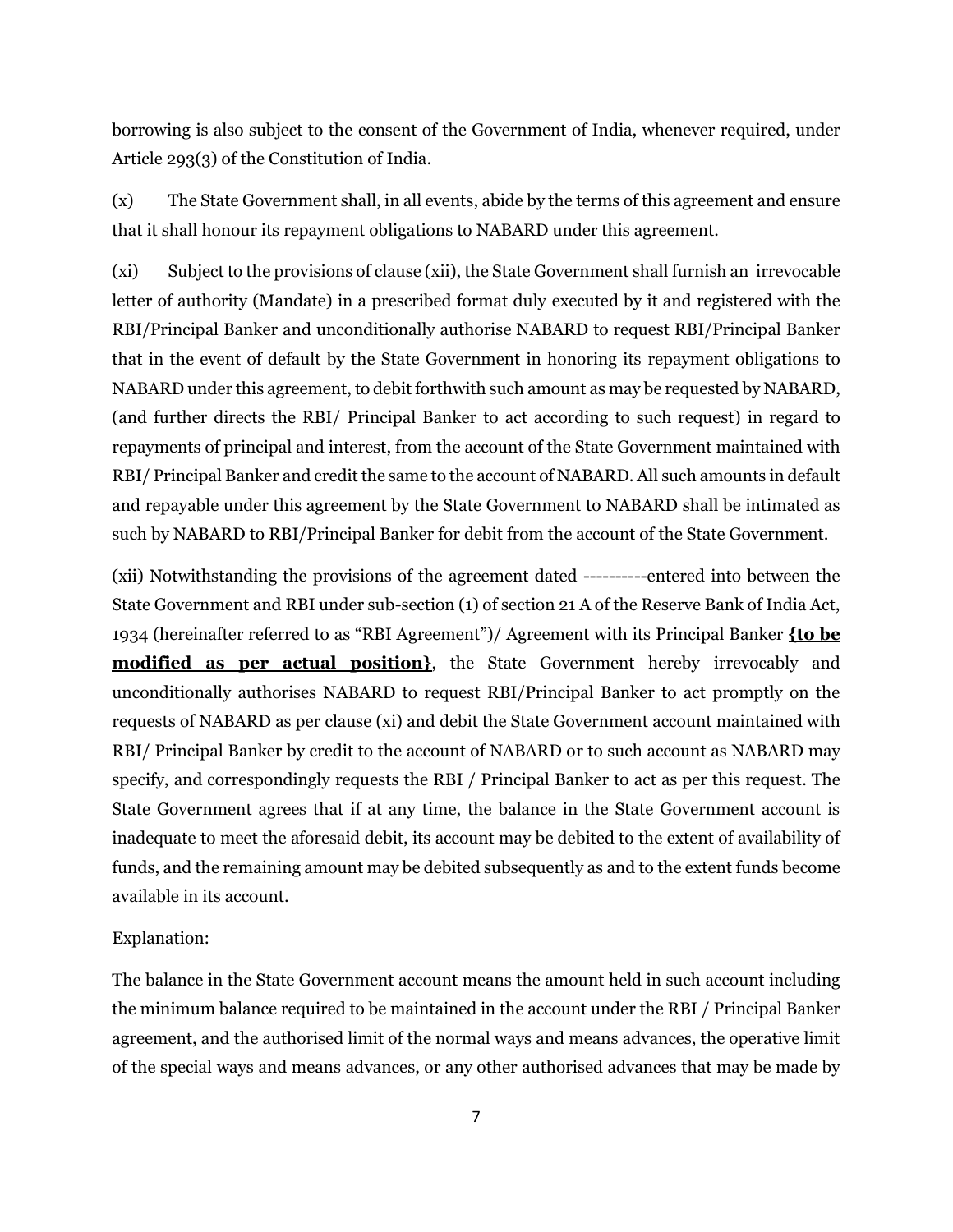RBI / Principal Banker to the State Government but not including any unauthorised overdraft that may have emerged in such account.

(xiii) Notwithstanding the provisions of the RBI Agreement / Agreement with its Principal Banker **{to be modified as per actual position}**, the State Government hereby undertakes not to exercise the option of terminating the RBI Agreement / Agreement with its Principal Banker while this agreement remains in force, and the State Government accepts that the option of the State Government under the RBI Agreement / Agreement with Principal Banker stands modified to this extent.

(xiv) While this Agreement is in force, the State Government will fully indemnify NABARD against any loss or liability caused by any act or omission of the State Government that may prove harmful or prejudicial to the interest of NABARD. Further, the State Government will fully indemnify NABARD against any form or manner of revocation of this agreement during the entire duration of this agreement.

(xv) No failure to exercise and no delay in exercising, on the part of NABARD, any right, power or privilege under this agreement shall operate as a waiver thereof, nor shall any single or partial exercise of any right, power or privilege preclude any other or further exercise thereof, or the exercise of any other power or right. The rights and remedies herein provided to NABARD are cumulative and not exclusive of any rights or remedies provided by law.

(xvi) The liability of the State Government to NABARD under this agreement shall not be impaired or discharged by reason of any time or other indulgence, which may be granted by NABARD or by a forbearance whether as to repayment, time or performance.

(xvii) Whether by any act, omission or otherwise, the State Government shall not revoke, withdraw or in any manner render this agreement ineffective either wholly or partially so long as it is in force*.*

(xviii) All the amounts repayable under this agreement shall be paid by the State Government to NABARD and shall be deemed as "debt charges" for which the State Government is liable. The repayment of such "debt charges" shall be expenditure chargeable to the Consolidated Fund of the State of --------------- in terms of Article 202(3) of the Constitution of India.

(xix) As a separate and alternative stipulation, the State Government irrevocably agrees that any sums expressed to be payable by it under this agreement, but which for any reason whatsoever whether existing now or in future are not recoverable from the State Government on the basis of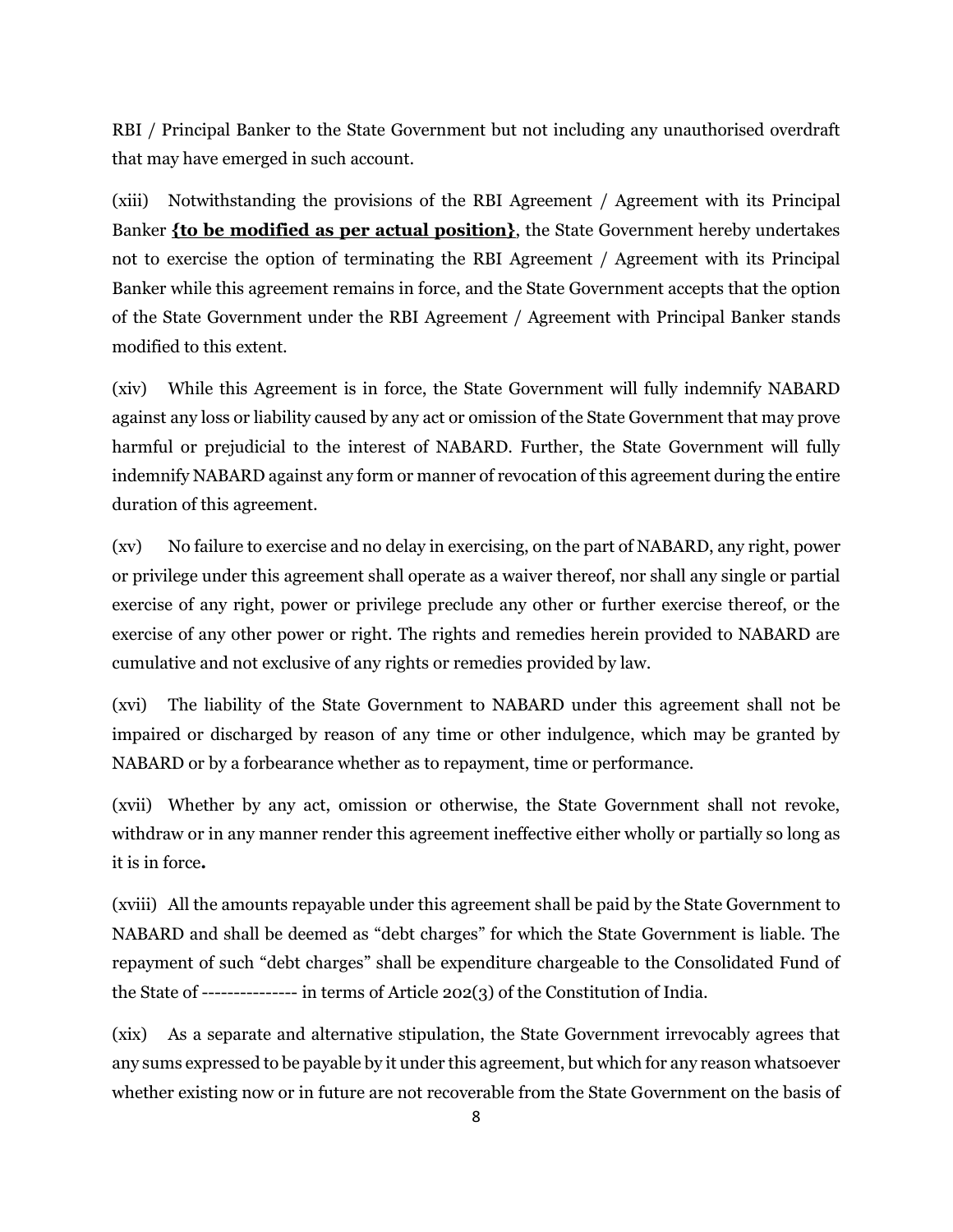this agreement, shall nevertheless be payable by and recoverable from the State Government, and the State Government shall indemnify NABARD and hold harmless accordingly.

## **2. RIGHTS AND OBLIGATIONS OF NABARD**

(i) NABARD will be raising resources from the market or utilize its pool of financial resources for lending to State Governments to projects under PM-KUSUM. NABARD is authorised to raise resources from market in proportion of its Net Owned Funds (NOF) for its normal business as well as to meet requirements under PM-KUSUM. Thus, in order to ensure uninterrupted flow of funds under the programme, in the event of shortfall in Net Owned Funds, MNRE may appropriately take up with Ministry of Finance to facilitate contribution of additional share capital by GoI to NABARD in the ratio of 1 :10 [share capital : loans to be availed during a year]. In the event of NABARD's inability to raise resources from the market due to non-enhancement of its share capital by GoI, NABARD would not be liable to finance under this MoA.

(ii) The rate of interest on loan on each occasion shall be equal to the corresponding cost of funds to NABARD. The cost of funds to NABARD in case of funds raised from the market by NABARD for the specific purpose of funding the drawal applications under PM-KUSUM, will be the prevailing market rate as applicable for such borrowing plus NABARD's margin of 0.60% p.a. Else, the cost of funds shall be the 7 year (equivalent to tenor of loan) bond FIMMDA rate available on FIMMDA website one day prior to the date of disbursement, applicable to PSU AAA entities plus NABARD's margin of 0.60% p.a.

(iii) The procedure to be followed for sanction of loans by NABARD and disbursement of loans in respect of projects /proposals sanctioned shall be in accordance with the arrangements approved by the GoI and ToR framed by NABARD in consultation with MNRE and States and further on satisfying itself that the related documentation from the State Government is complete in all respects.

(iv) NABARD shall have a right to inspect/cause to inspect projects undertaken and funded under this MoA on a random basis, including site visits.

(v) In the event of default by the State Government in honoring its repayment obligations to NABARD under this agreement, NABARD, may request RBI / Principal Banker to the State Government, to debit forthwith such amount as may be requested by NABARD in regard to repayments of principal and interest, from the account of the State Government maintained with RBI/ Principal Banker and credit the same to the account of NABARD or to such account as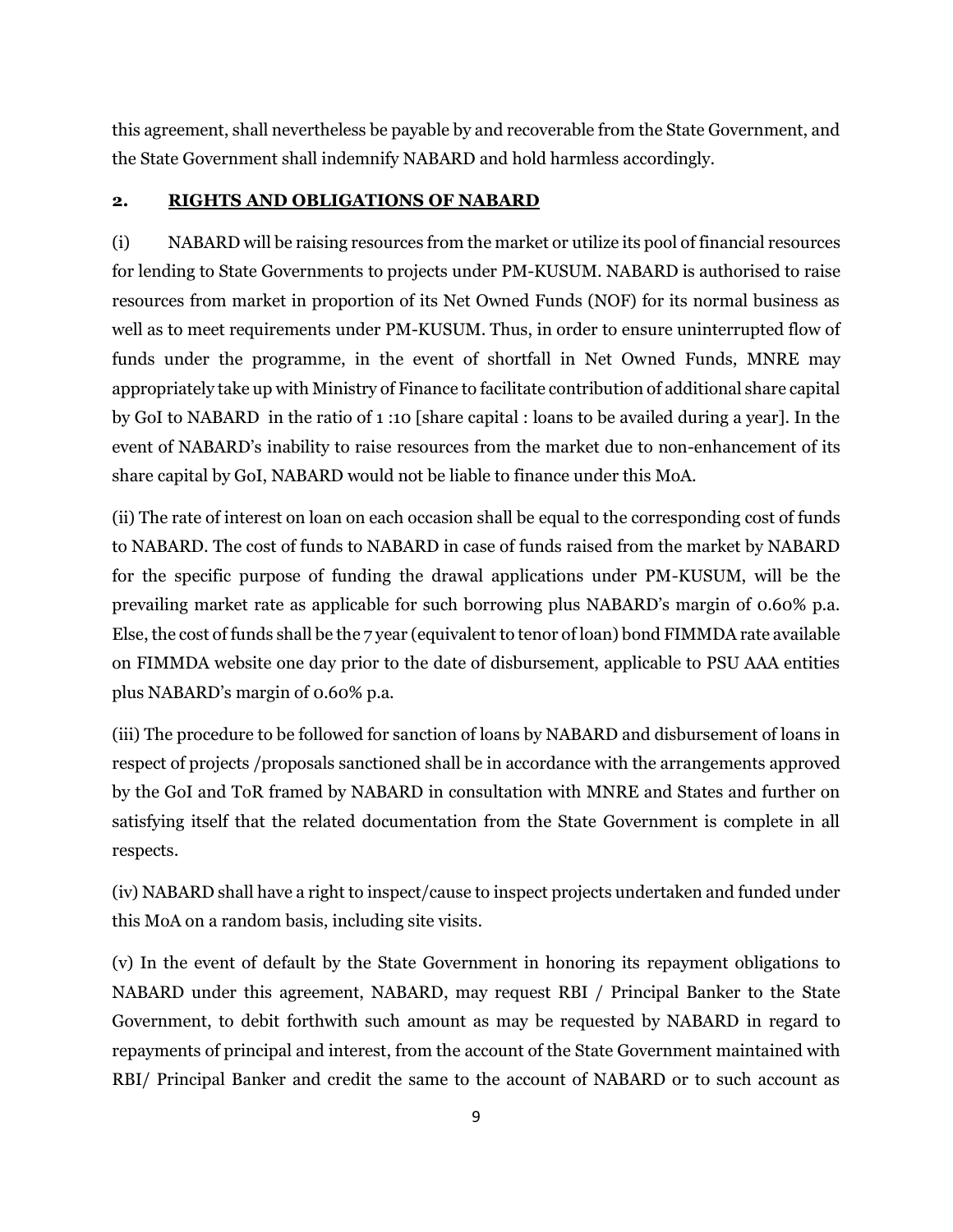NABARD may specify. All such amounts in default repayable under this agreement by the State Government to NABARD shall be intimated as such by NABARD to RBI / Principal Banker for debit from the account of the State Government.

(vi) Without prejudice to the other provisions of this agreement and also without prejudice to any other legal remedies available to NABARD for recovery of its dues, NABARD, if any installment of repayment of the principal and/or payment of interest remains unpaid on the due date, can issue notice to State Government calling upon it to make payment of the same.

(vii) NABARD at its own discretion and without prejudice to its rights and other legal remedies as may be available to it upon default in payment of dues or breach of any other terms and conditions of this Agreement, may stop further disbursement of the loans and advances under PM-KUSUM or any other accommodation granted to the State Government.

(viii) NABARD may accept, purely at its discretion, advance repayment of loan or advance before due date subject to the condition that the State Government gives three days clear notice (excluding Saturdays, Sundays and Bank Holidays) to NABARD for such advance repayment, provided however that if the State Government fails to give aforesaid advance notice of three days, the repayment shall be deemed to have been made after three days (excluding Saturdays, Sundays and Bank Holidays) from the actual date of realization of payment and interest will be levied accordingly. The State Government, in such cases, shall be liable to pay a pre-payment charge equivalent to difference between cost of borrowing by NABARD and prevailing yield on 10 year G-Sec. for the period for which it is preponed / advanced, irrespective of three days notice given to NABARD.

(ix) NABARD shall be entitled to call upon the State Government to repay the entire loan in one lump sum together with interest in case NABARD is convinced that the State Government has committed breach of any of the material terms and conditions of the sanction.

(x) NABARD reserves the right to modify the terms and conditions of project specific loan sanction.

## **3. RIGHTS AND OBLIGATIONS OF Government of India (GoI)**

(i) NABARD will be raising resources from the market or utilize its own pool of financial resources for lending to State Governments for the projects under PM-KUSUM. To facilitate extending uninterrupted loans to State Government by NABARD, in the event of shortfall in the Net Owned Funds of NABARD as indicated in para 2(i) above, for raising required financial resources from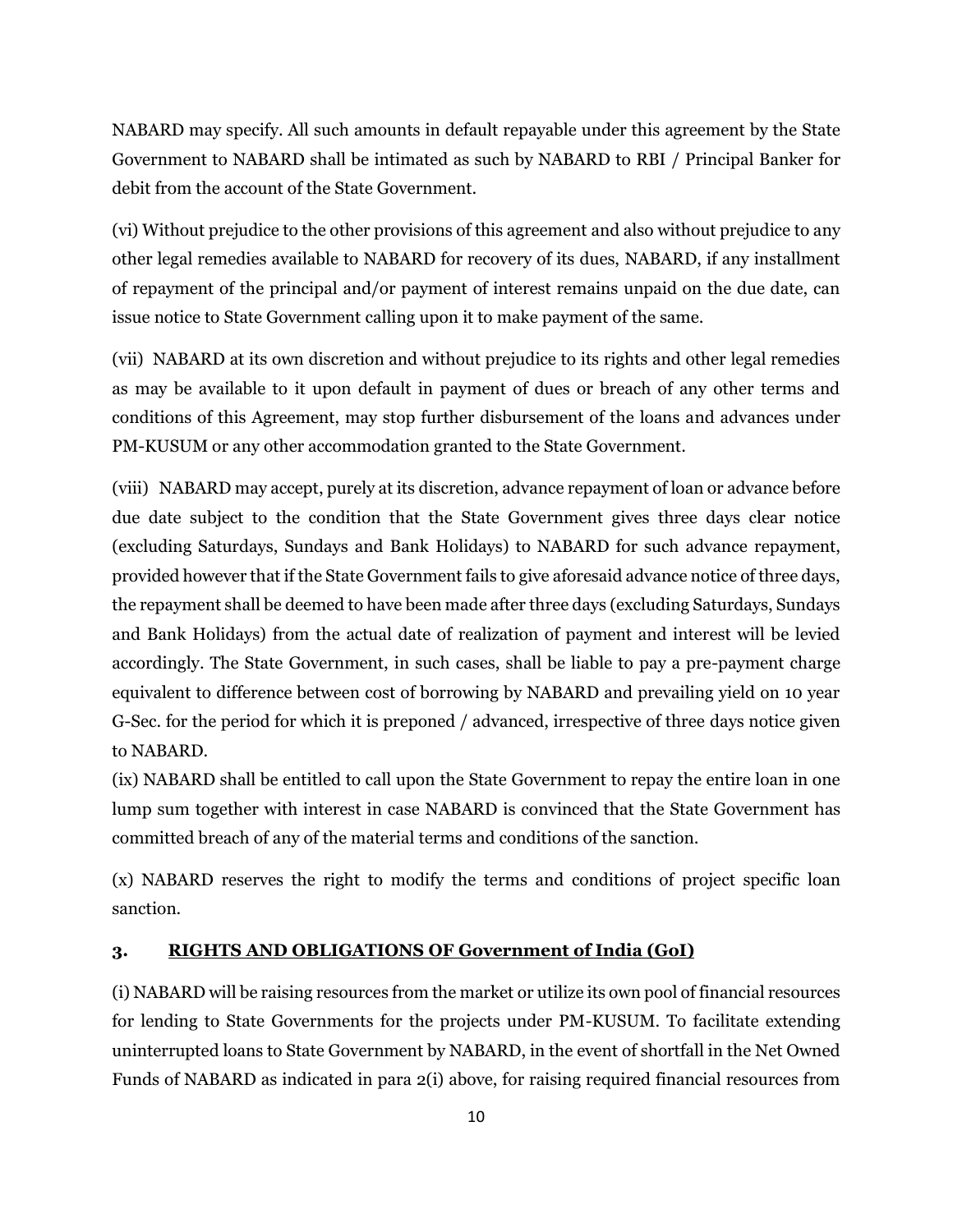the market, MNRE, GoI, may facilitate contribution of additional share capital to NABARD to the extent of 10% of the annual lending requirement for funding projects under PM-KUSUM.

(ii) GoI in consultation with NABARD would decide the policy for the eligible activities and projects to be funded under PM-KUSUM.

(iii) In the event of default by the State Government in honoring its repayment obligation under this agreement, GoI shall not release any further amount to the State Government under central share, if any, in projects sanctioned under PM-KUSUM or under any other scheme administered by MNRE, till the default to NABARD by the State Government is cleared. Further, NABARD shall have the "First Charge" on the amount due or becoming due from GoI to the State Government on account of central plan assistance and grants, including Finance Commission Grants, devolution of States share in Central taxes and any other amount payable to the State Government. The aforementioned amounts could be deducted, by GoI before the State share is released or in case of State share of Central taxes as and when that State's share is credited to the State Government's account with RBI / Principal Banker, subject to provisions of para 1 (xi) above.

Further, MNRE shall facilitate execution of an irrevocable letter of authority (Mandate) by the State Government with RBI/Principal Banker and registration of the same with RBI/Principal Banker as per the provision of clause 1(xi) of this MoA**.** 

(v) GoI shall suitably advise and facilitate State Government to undertake awareness building on promoting use of renewable energy and social auditing in the project areas.

**4.** The Parties to this MoA may amend/ modify/ add/ delete any provision of the Agreement with mutual consent in writing.

## **5**. **DISPUTE RESOLUTION**

*In the event of any dispute or difference relating to the interpretation and application of the provisions of commercial contract(s) between Central Public Sector Enterprises (CPSEs)/ Port Trusts inter se and also between CPSEs and Government Departments/Organizations (excluding disputes concerning Railways, Income Tax, Customs & Excise Departments), such dispute or difference shall be taken up by either party for resolution through AMRCD as mentioned in DPE OM No. 4(1)/2013-DPE(GM)/FTS-1835 dated 22-05-2018.*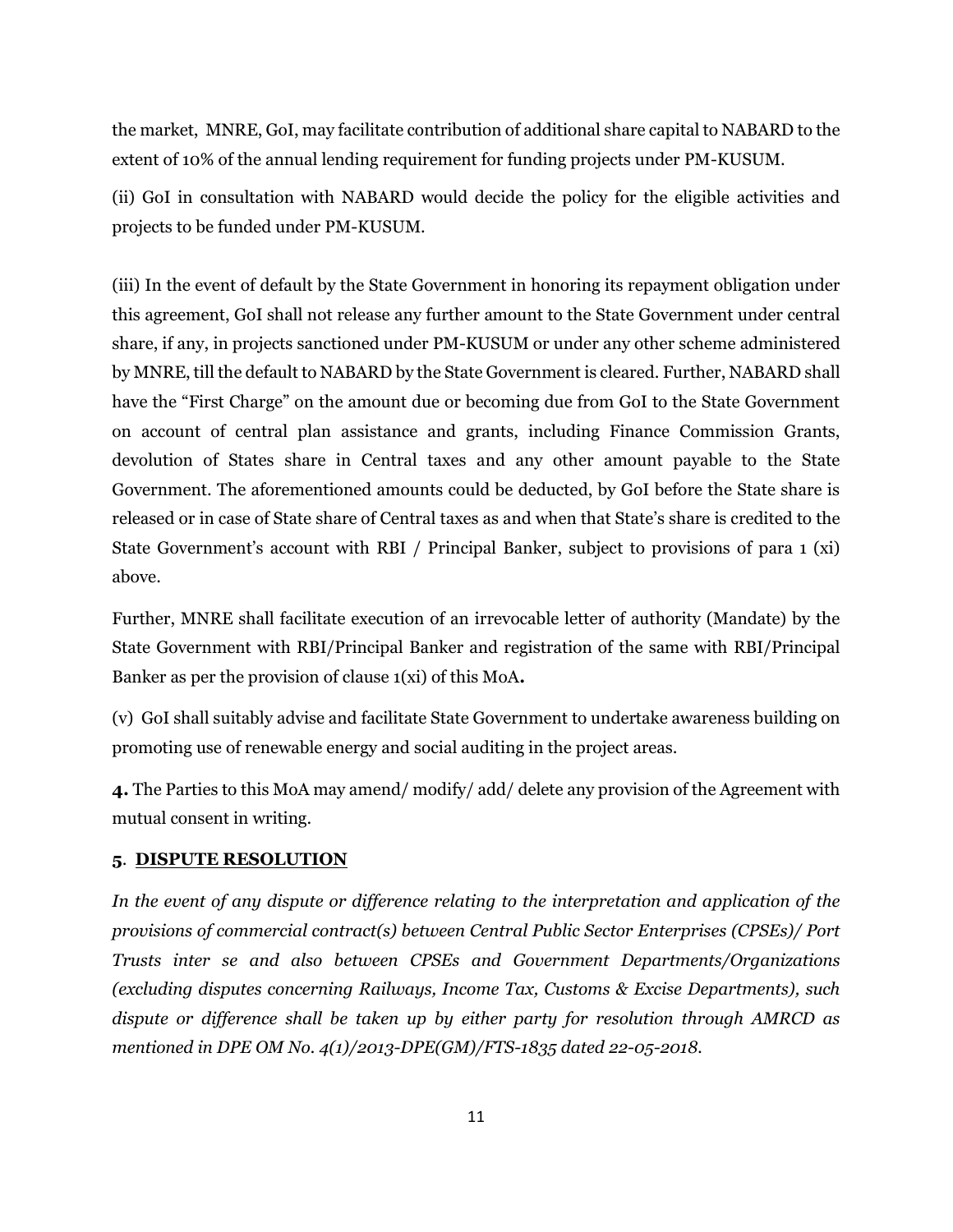In witness whereof, the parties have signed this Memorandum of Agreement on the day, month and year mentioned herein below.

| Signature of Shri                                      |       |
|--------------------------------------------------------|-------|
| Principal Secretary/ Secretary, Department of Finance, |       |
| Govt. of the State of                                  |       |
| Acting in the premises for and behalf of and under the |       |
| Authority of Governor of the State of _________        |       |
|                                                        |       |
| Place:                                                 | Date: |
|                                                        |       |
| In the presence of                                     |       |
|                                                        |       |
| 1.                                                     |       |
| 2.                                                     |       |
|                                                        |       |
| Signed, sealed and delivery by the said NABARD         |       |
| by the hands of its duly authorized official           |       |
| Shri                                                   |       |
| <b>Chief General Manager</b>                           |       |
| National Bank for Agriculture and Rural Development    |       |
| Regional Office,                                       |       |
| $(Address \dots)$                                      |       |
|                                                        |       |
|                                                        |       |
| Place:                                                 | Date: |
|                                                        |       |
| In the presence of                                     |       |
|                                                        |       |

1.

2.